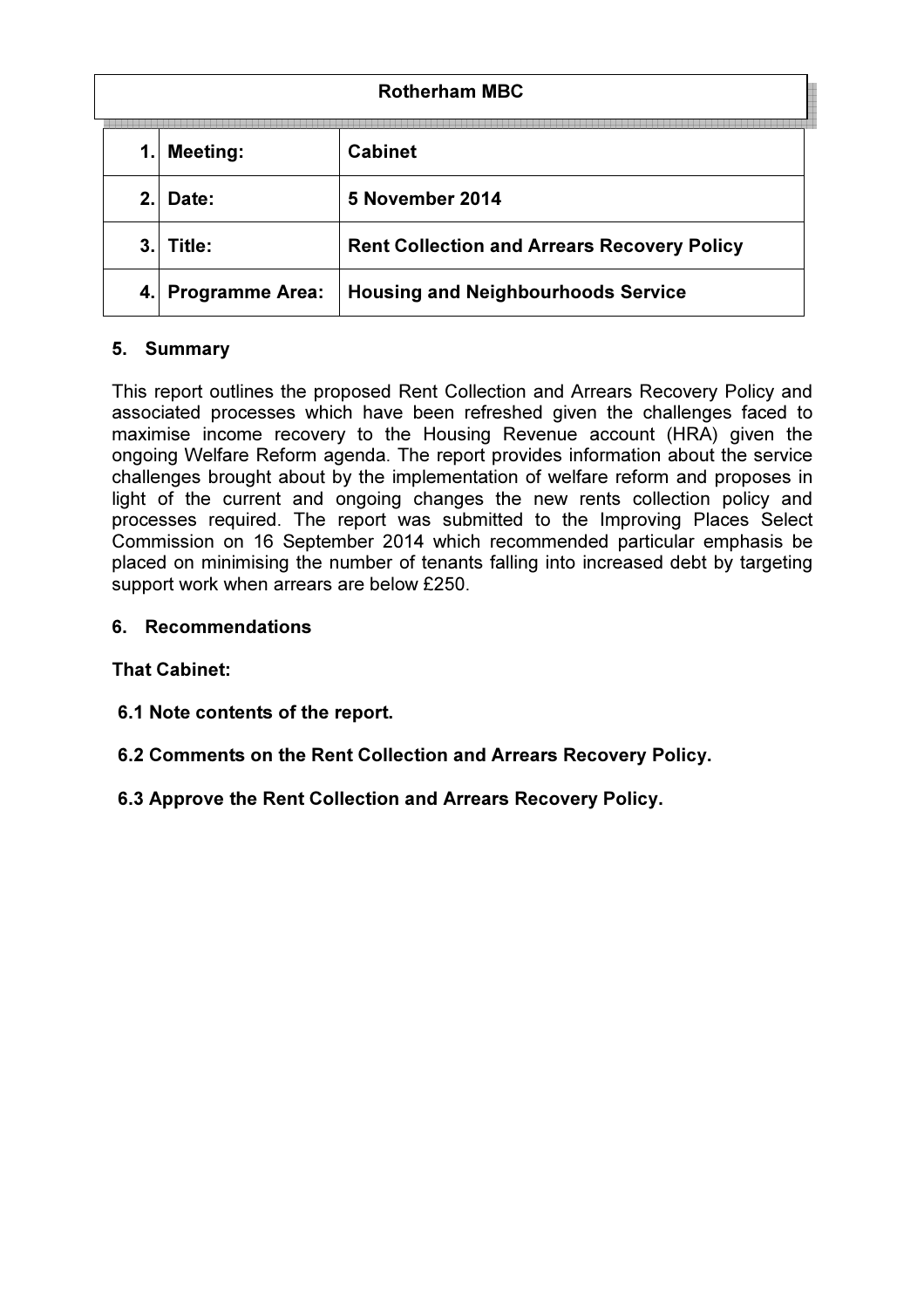# 7. Proposal and details

## 7.1 Introduction

- 7.1.1 The government's ongoing Welfare Reform agenda including the introduction of under occupancy criteria is having a direct impact on the number of active arrears cases being managed by the Housing Income Team. The number of tenants affected has remained relatively stable since April 2013 at around 3,300 tenants, of which approximately 2,500 are in arrears. During the first twelve months of welfare changes there has been limited intervention in these cases by the Income team due to the low level of arrears that exist. However if unaddressed over time, this will become a significant issue for both tenants and the councils finances.
- 7.1.2 The report outlines the revised policy and procedure for the recovery of unpaid rent to recover an increase in collectable income as a result of the Welfare Reforms.

# 7.2 Background

- 7.2.1 The Housing Income Service has a proven track record in terms of the level of rent it recovers. This is supported by continuous improvement in its rent collection rates and upper & middle quartile performance nationally in a number of key performance indicators associated with rent recovery. For the first time in several years performance dipped slightly in 2013-14 following the introduction of the Under Occupancy Supplement but the service still maintained upper & middle quartile performance when compared nationally.
- 7.2.2 Over the years the service has sought to achieve an objective balance between enforcement action and its preventative techniques, which saw the number of evictions halve from 110 in 2007 to 55 in 2012/13. The change in approach has been brought about by working more closely with tenants from the onset of the tenancy and forging strong links with other stakeholders such as Housing Benefits, debt support agencies and Credit Unions to ensure customers get the best possible advice and assistance. It is fair to say since the onset of welfare reforms we have seen the reducing trend reverse with a total of 107 evictions in 2013-14 and 35 evictions to the end of June in 2014-15.
- 7.2.3 The environment in which we operate is changing as a direct result of the Welfare Reforms. One element of the reforms currently affecting Council tenants in Rotherham is the under occupancy charge. 3,349 Council tenants in Rotherham now have some rent to pay as a result of having a spare bedroom and of these 2,145 (64%) have fallen into arrears. The new charges have increased rent arrears by over £390,000 (as at end June 2014). As a result of the charge 200 tenants now have sufficient arrears where legal proceeding will commence because the value of arrears are now sufficient to pass the Department of Justice Pre-action Protocol Proportionality tests (i.e. £500+, this has recently increased from £250+ due to an increase in court costs, if we had remained at £250+ the total number of cases would be 489).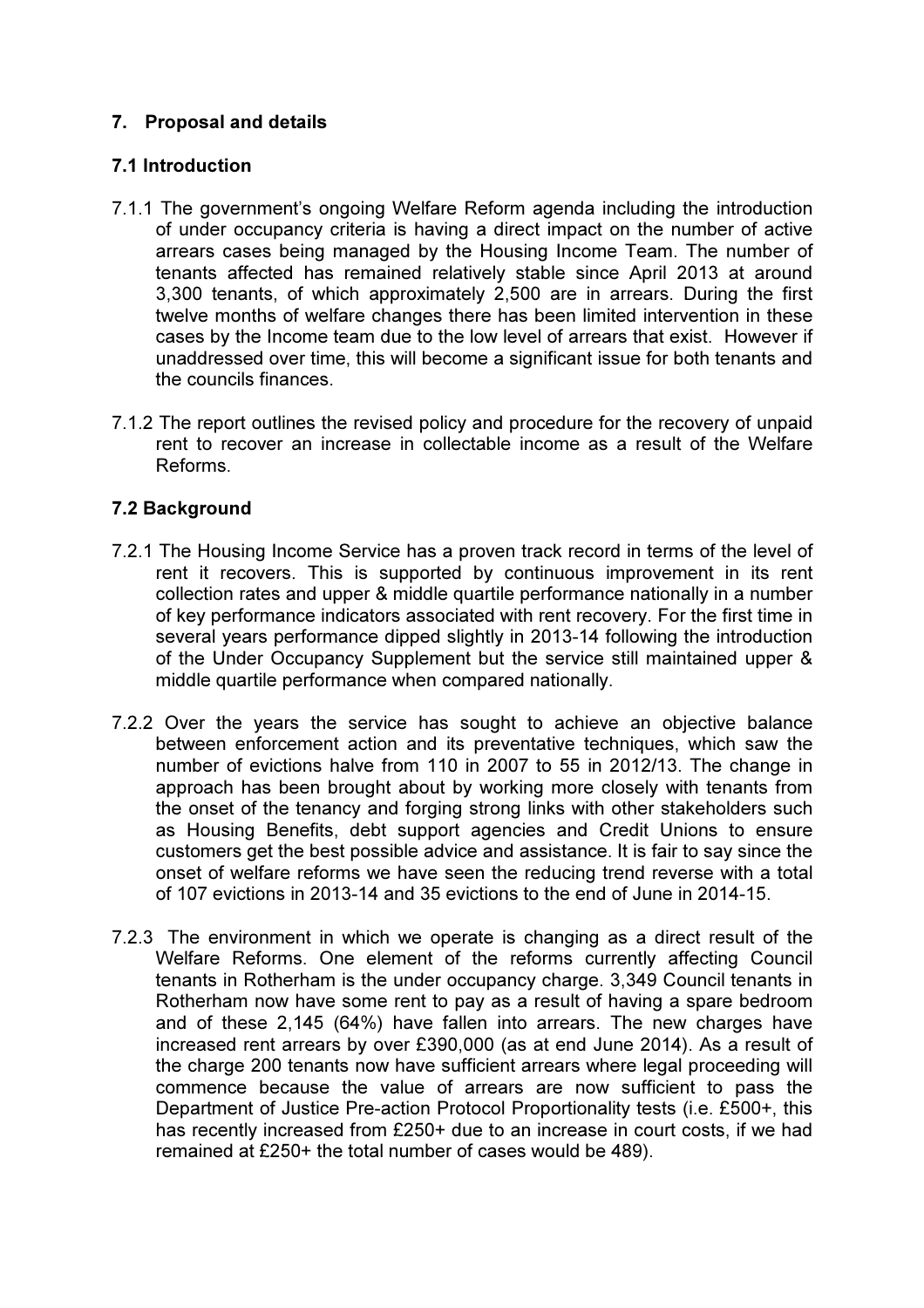## 7.3 Recovery Processes

7.3.1 The recovery process starts on the third week of non-clearance when a first reminder letter is sent to the tenant outlining what's owing. This letter is only triggered when the balance exceeds £30 to ensure the process is cost effective and equitable. A second reminder is sent on the fourth week of arrears when balances exceed £45. If the debt remains outstanding and no contact has been made we will visit the tenant to establish their personal circumstance. At this stage we will make an arrangement with the tenant to clear the balance by instalments. If balances remain outstanding after 5 weeks and/or the agreement is breached we will consider serving a Notice of Intention to Seek Possession which is the first step prior to litigation. All cases must meet the requirements of the Court pre-action protocol which determines we must make personal contact with the tenant prior to the case being entered into County Court. Entry into Court does not guarantee an outright possession order; common outcomes are payment orders and adjournments. Before considering litigation we take the view that commencing action below a threshold of £300 is disproportionate to the debt hence why very few tenants affected by Under Occupancy Charge have been submitted prior to the current year. A summary of the arrears Rent Collection and Arrears Recovery processes can be viewed at Appendix 2.

## 7.4 Proposed changes to the Rent Collection & Arrears Recovery Policy

- 7.4.1 Some organisations have proposed 'no eviction policies' in response to the changes brought about by Welfare Reforms. For example both Brighton and Edinburgh Councils have said they will not evict a tenant if the individual's circumstance were "solely due to the under-occupancy penalty". They estimate the average loss in rental income per property per year will be in the region £600. They argue that with the average cost of eviction being £6000 and the authority having to incur temporary homelessness charges, costs to the public purse could be in the region of £6 to £10k per eviction.
- 7.4.2 There are, however some serious risks associated around the fairness of protecting a single group of tenants from eviction, which could carry the risk of legal challenge. For these reasons it is felt inappropriate to adopt this tactic as it sends out mixed messages to tenants that it's ok to not pay your rent if your difficulties result from the under occupancy charge, whereas other tenants with debts for other reasons will still be subject to existing recovery processes. Such an approach would inevitably see the tenants' debt rise over time to unmanageable levels.
- 7.4.3 The favoured approach therefore is the introduction of a mixed range of initiatives targeted to support tenants in financial hardship caused by welfare reforms. The key changes within the policy are detailed below and should be read in conjunction with the Rent Collection and Arrears Recovery Policy at Appendix 1 and Rent Collection Procedures at Appendix 2. These include: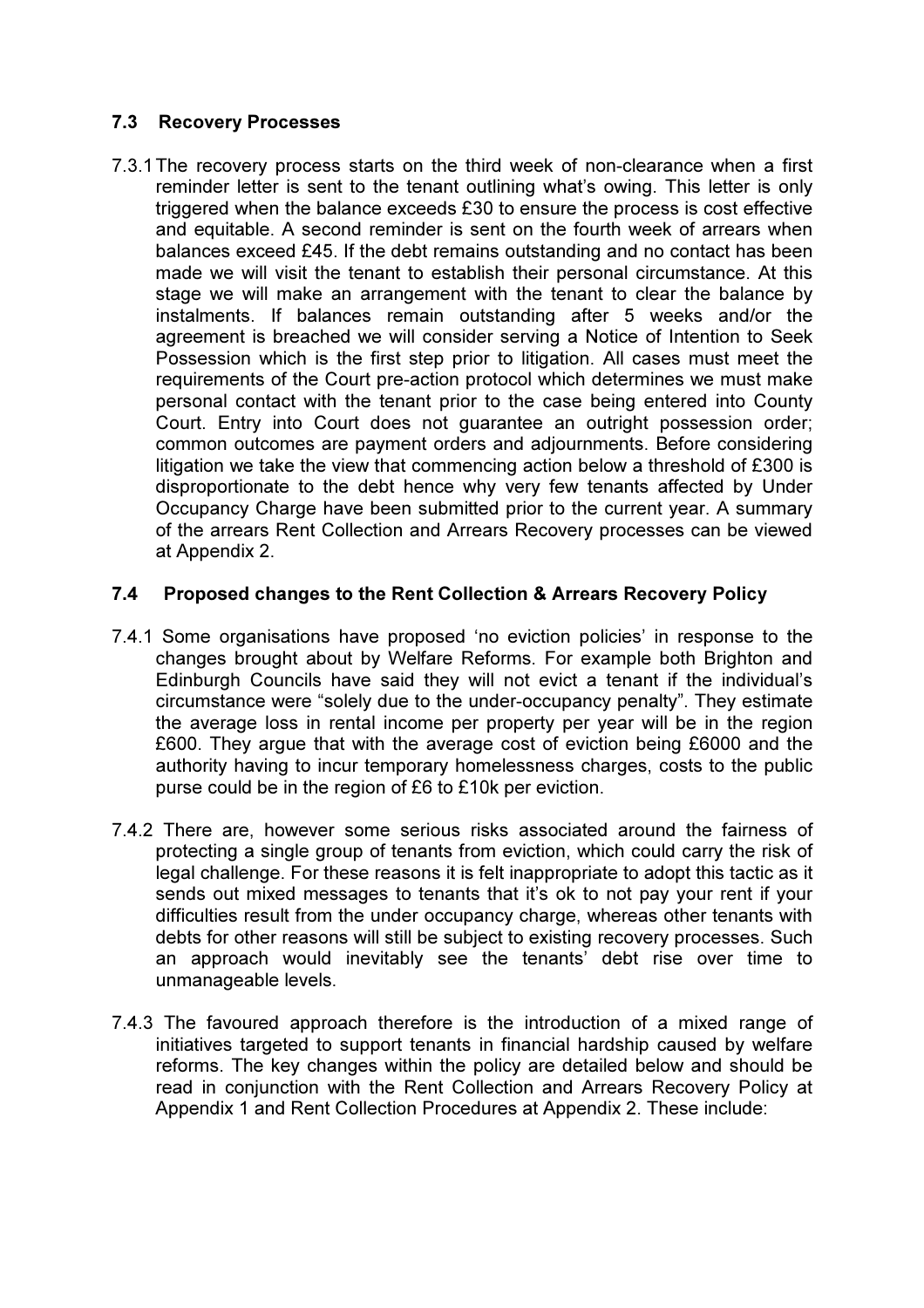### Payment of one week's rent up front

It is a condition of the Tenancy Agreement that one week's rent is paid up front. To date it is fair to say that this has never been actively implemented, with rent being paid following the tenant being signed up and moving into the property. In future it is proposed that all new tenants have to pay their first week's rent up front at time of sign up as per the tenancy agreement even where they may be eligible for Housing Benefit. This will ensure new tenants understand it is their responsibility to pay rent given the future proposals for Housing Benefit to be paid direct to the tenant through Universal Credit.

## Advocacy and Support

Prospective tenants and tenants affected by welfare reform will be able to access 5 key areas of advocacy. The newly created posts of Tenancy Support Officer, Money Advice Officers, Employment Solutions Officer and CYPS Support Workers will enable tenants to access areas of specialist advice via self -referral or by the Housing Options or Income staff as part of the revised recovery process. Agreement has already been reached with CYPS to provide alerts at the proposed court action stage and similar agreements are being worked on with the other agencies. Under the new process recovery action will be suspended pending review by CYPS; this will ensure tenants have income maximisation and budgetary skills to enable them to prioritise their debts.

In addition to the above support, all Income officers within the team now ensure no court action will be taken against a tenant unless Housing Benefit and DHP applications have been submitted where they are eligible. This is seen as key to reducing arrears for those tenants having debts over £250 as more often than not many are eligible for Housing benefit payments but due to chaotic lifestyles they have not been completed. The challenge with this approach is getting the tenant to engage to provide support in completing the applications to assist in clearing arrears.

## Tenancy Agreement DVD

The existing Tenancy Agreement DVD is being updated to promote sustainable tenancies and to encourage prospective tenants to "think it through" more before they take on a tenancy. The DVD is split into chapters to include steps the customers must consider before they become a tenant eg have some savings to buy furniture and other essential items, and will also cover the responsibilities of becoming a tenant which include paying their rent. The DVD's will also be used at the Young Persons Moving on Panel and will be distributed to support providers.

#### Risk Assessments

The Housing Options team will now advise the Housing Income team of all new tenants they deem to be at potentially high risk of not paying their rent given income levels and/ or lifestyle choices. For all such referrals the Housing Income Officer will contact the tenant to confirm they are paying the correct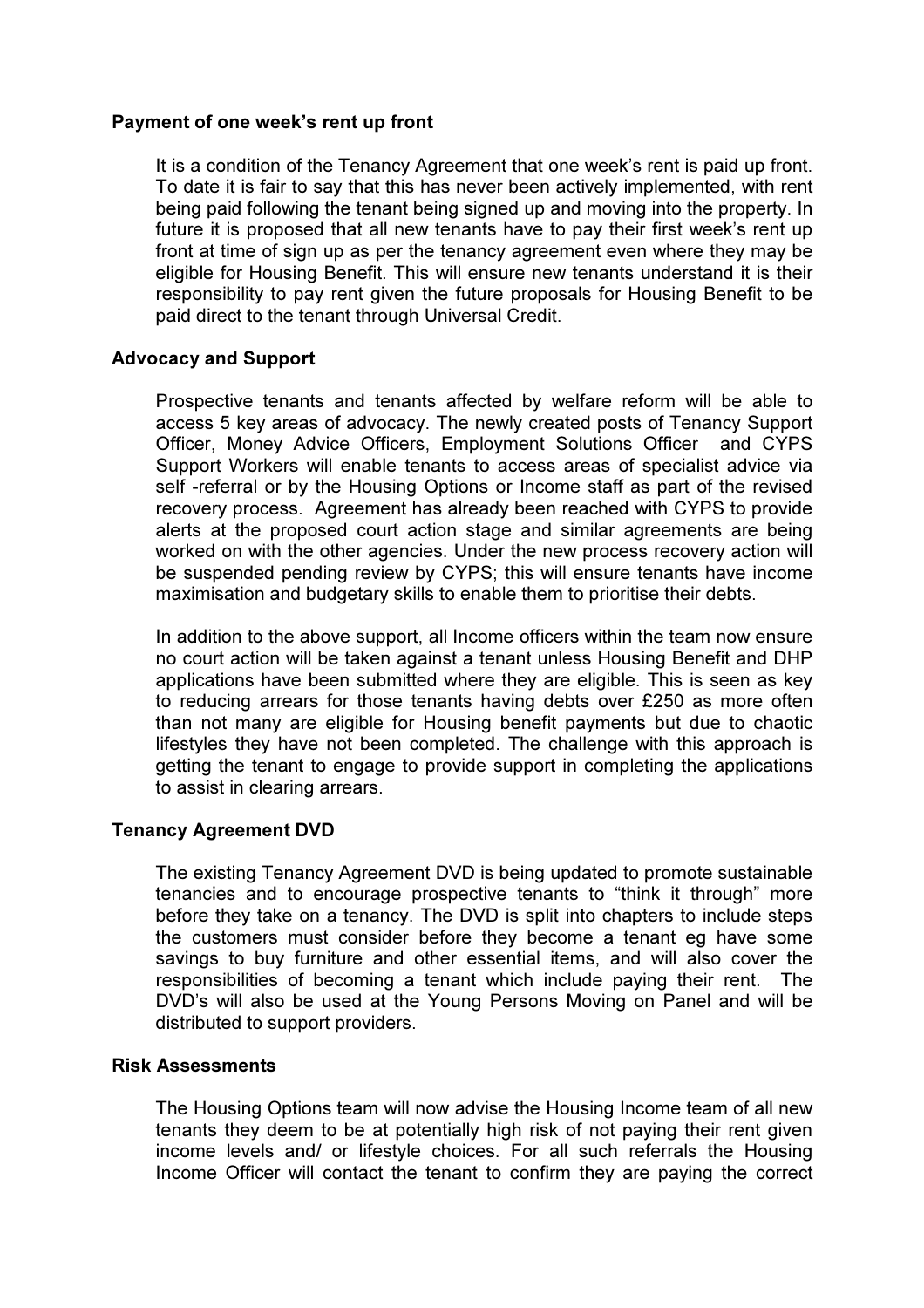rent, check Housing Benefit eligibility, support applications for DHP and offer an appointment with tenancy support, Money Advice or Employment Solutions.

### Peer Case Review

Cases deemed to be a high risk, for instance involving the potential eviction of young children or people with mental health issues will be subject to a peer review to ensure all necessary support actions have been undertaken prior to any court action being taken.

## Change the rent arrears policy for new lettings (from 28 October 2014)

Revisions to the Allocations Policy are due to come into effect on 28 October 2014 which are intended to help promote more sustainable lettings and place more emphasis on customers to pay/ reduce any housing debts already owed. This will include affordability checks with a right to refuse prospective tenants who are unable to demonstrate that they can afford to pay the weekly rent. As part of this process tenants will be subject to credit check to ensure all debts (with the exception of any through unregulated money lenders) have been declared as part of the affordability assessment.

The revised Allocations Policy will also require prospective tenants with arrears from a previous tenancy (including Housing Associations) to pay back a minimum of 25% prior to being accepted onto the housing register where the debt exceeds £800. If the debt is less than £800 they will be placed on the register but suspended until 25% of the debt has been repaid.

Further joint-working is underway with the Housing Options team to improve the focus on income collection both before and during new tenancy sign-up, ensuring tenants deemed to be at a high risk of falling into arrears are highlighted to the Income Team immediately after sign up. In addition the Housing Options team actively encourage new tenants to sign up to Direct Debit payment.

#### Right to Reviews

The Housing Assessment Panel or the Evictions Review Panel would consider the critical cases under the Right to Review of None Qualification due to debt to the Council or Housing Associations.

#### Targeting of arrears balances below £250

 Work is ongoing to target all arrears balances below £250 through telephone calls by the Contact centre. At this level of arrears it is still manageable for tenants to agree low value repayment plans to repay the debt over a 12 month timeframe. Once arrears exceed this value it is often inevitable that the debt will take several years to repay or result in eviction and consequently in the majority of cases the debt not being recovered. Where additional support is required by the tenant to meet rent payments these cases will be referred to the Housing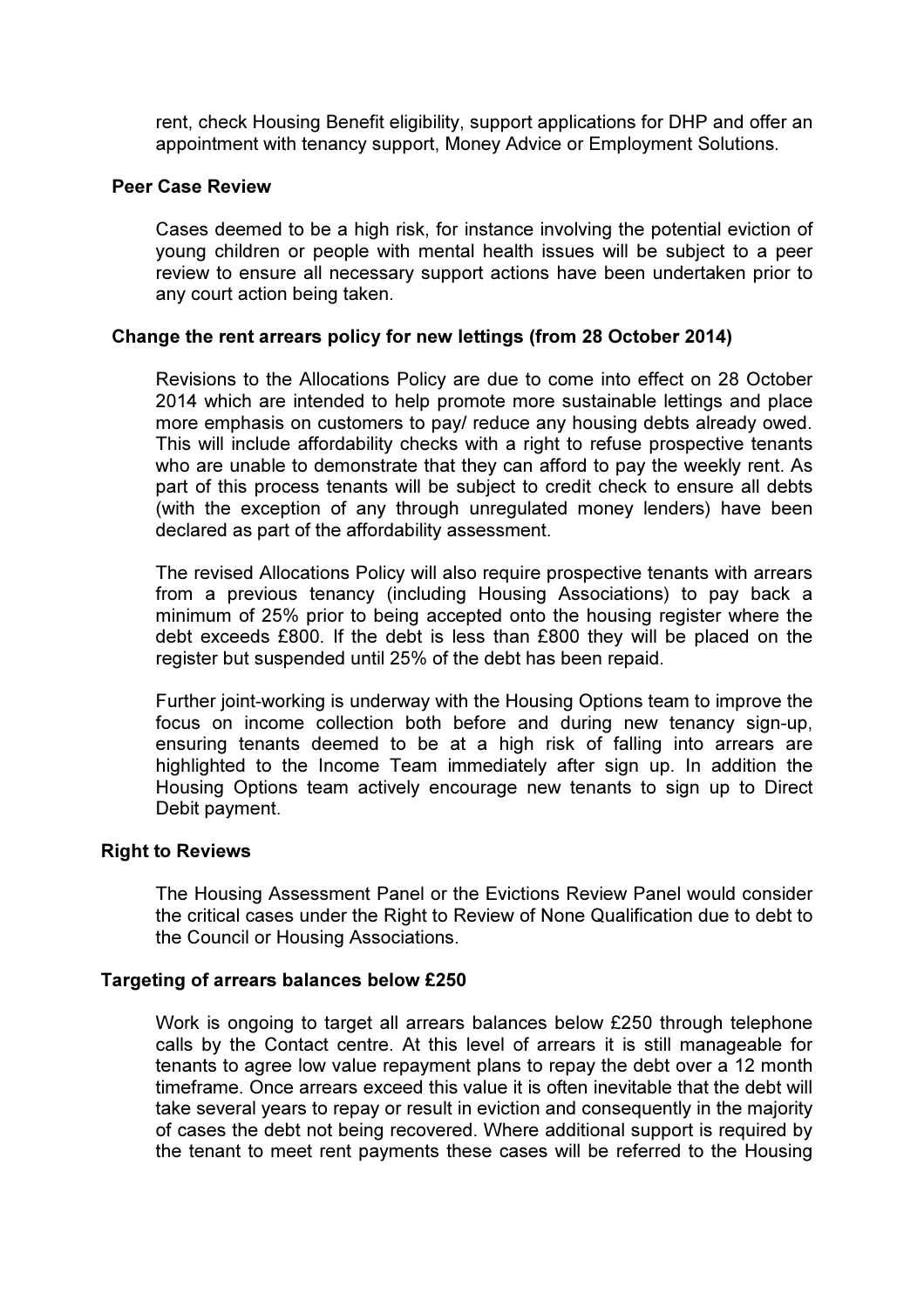Income team for intensive support including assistance with Housing Benefit and DHP claims.

#### Tenants with arrears balances over £1000

We have started to gather a greater understanding of tenants with arrears balances over £1000 as this group of tenants contributes the most towards current arrears. From this work we have identified the majority of tenants are aged 25 to 45, single and not claiming Housing Benefit. Of the 435 cases in arrears over £1000+, 67% are not claiming Housing benefit and £736,000 of the arrears within the £1000+ category of attributable to single tenants (total balance of arrears for accounts more than £1000+ is £834,000)

As a result a targeted campaign for promoting the take up of Housing Benefit is being implemented for this group of tenants to try and increase take up and tackle ongoing increase in arrears. Alongside this if it is evident the tenant will not be eligible for Housing Benefit we will attempt further negotiation on repayment of the debt and ongoing rent via Direct debit, as if no eligibility for Housing Benefit they will most likely be in paid employment.

In addition to the changes in approach to how we tackle arrears we have also introduced a number of projects to assist tenants to increase income, become more independent or reduce rent charges. These initiatives include:

#### Funding for Age UK Rotherham

The HRA has provided £30,000 of funding to Age UK Rotherham who are delivering a project targeting over 65's to assess if tenants are eligible for Attendance Allowance and providing support in the application process. This provides tenants with a potential important source of additional income to pay for care needs and general day to day living expenses, including their Rent, District Heating and Rothercare charges.

#### Homeswapper

This allows tenants to register for down sizing. This is especially important for those families affected by under occupancy supplement or generally struggling to make rent payments. The table below provides details on number of tenants that have down sized since 1 April 2013 to present.

|                                                                    | <b>Number</b>                |
|--------------------------------------------------------------------|------------------------------|
| Number of people registered for down                               | 341                          |
| sizing                                                             |                              |
| Number of people registered for down 243 (71% of total registered) |                              |
| sizing that were affected by the under                             |                              |
| occupancy supplement                                               |                              |
| Number of people successfully down   113 (33% of total registered) |                              |
| sized                                                              |                              |
| Number of people successfully down                                 | 94 (27% of total registered) |
| sized that were in financial difficulty                            |                              |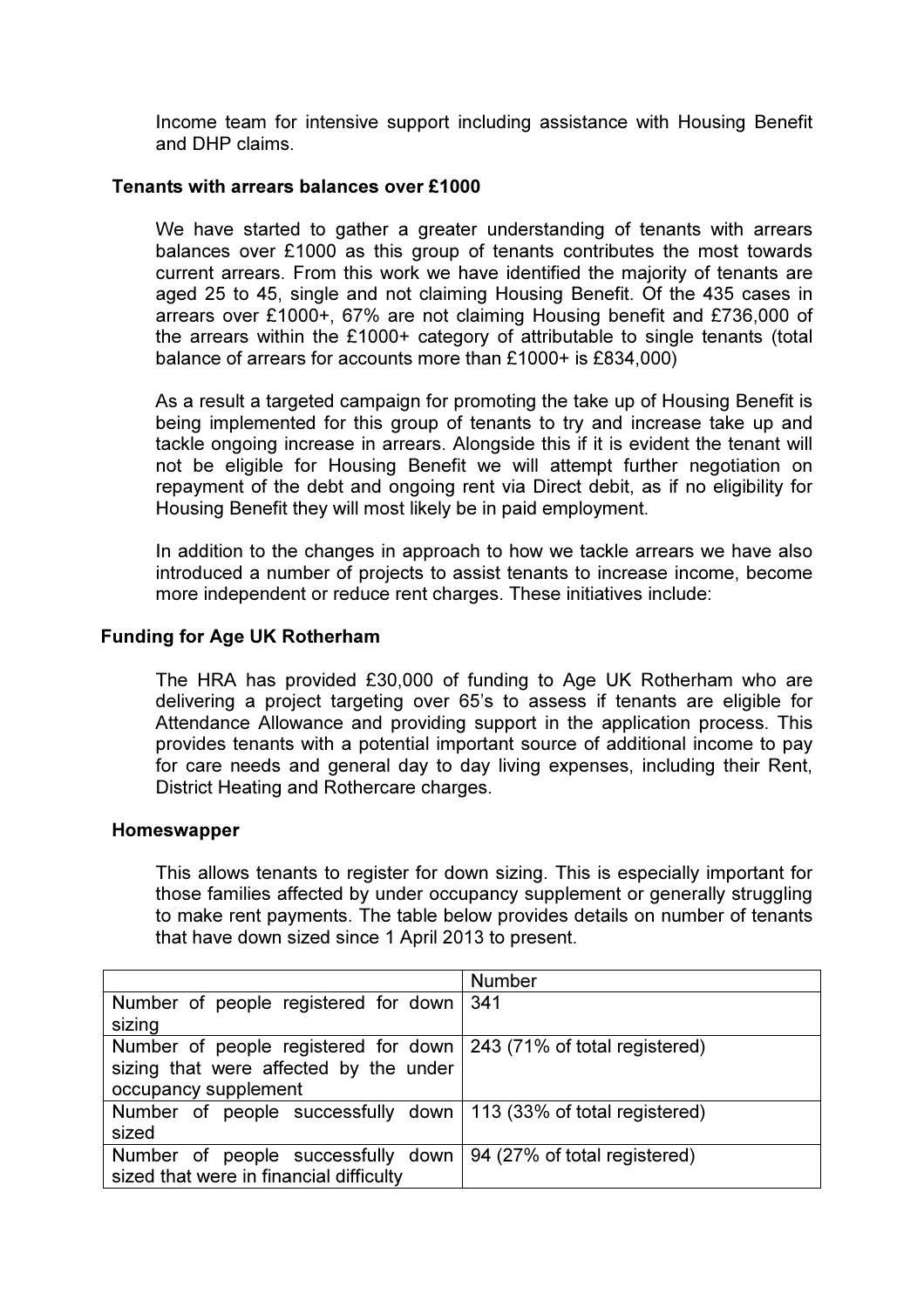## Families For Change Project

Intensive support is provided where we offer additional support with budgeting, job search and sourcing alternate accommodation to reduce weekly rent payable where tenants are no longer able to afford rent due to the benefit cap.

### Laser Credit

Where we have tenants struggling with arrears and through completing income and expenditure assessments we identify high cost debt from companies such as Provident and Brighthouse, we will sign post the tenant to Laser Credit Union to arrange a lower cost loan to repay the debt or purchase white goods etc. This approach will free up additional monies for the tenant to put towards payment of rent.

## DHP Top Up

We have made a £60,000 contribution to top up the Discretionary Housing Payment budget from HRA funds in 2013-14 to assist tenants affected by welfare reform and the challenging economic climate. We are currently reviewing with Revenue & Benefits if further top up funding is required in 2014- 15.

## 8.0 Finance

8.1 Since 2012-13 total income to collect has increased by £9.23mm due to rent increases. Total income due during 2014-15 is £82.55m.

At the same time we have seen an increase in tenant arrears from £4.47m in 2012-13 to £5.31m in 2013-14, an increase of £840k within year, of which approximately £340,000 is attributable to the under occupancy supplement. The remaining balance of approximately £500k is due to tenants being generally unable to honour their rent due to ongoing budget pressures given the wider economic environment.

As at 30 June 2014 cumulative rent arrears for current tenants was £2,067,734. Since 1 April 2014 there has been an increase in current tenant arrears of £329,629.

We are currently forecasting all rent arrears (current and former tenants) for 2014-15 to be approximately £980k by 31 March 2015. This would be an increase of £140,000 against all rent arrears of £840,000 for 2013-14.

There are currently over 10,000 tenancies with some form of arrears, which depending on the time of month can peak at over 14,000. There are 5,500 tenants subject to ongoing arrears proceedings and 2,444 owe greater than £250.

The profile of current tenant arrears is detailed in the table below: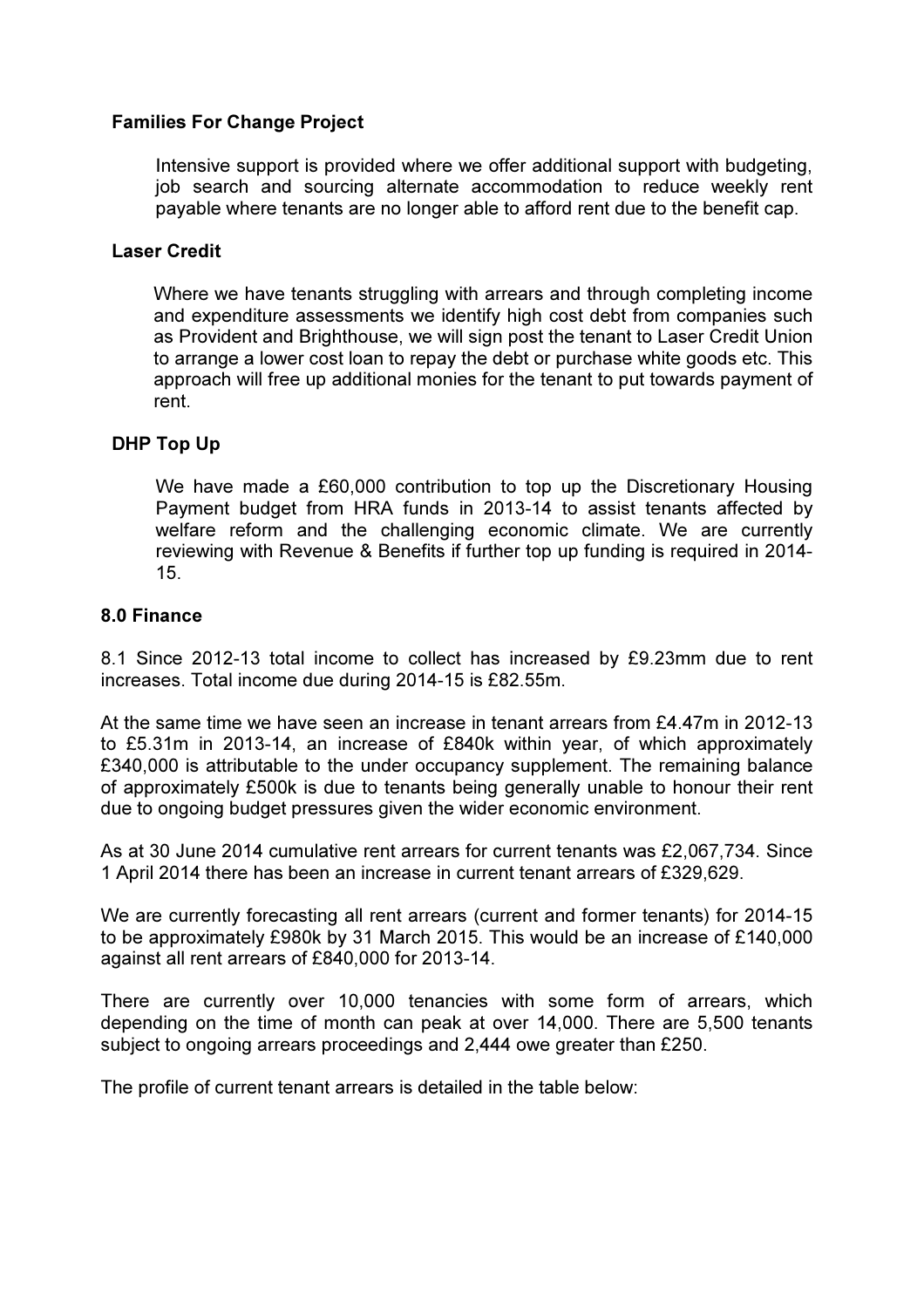| <b>Arrears £</b> | <b>Total Value £</b> | <b>Number of tenancies</b> |
|------------------|----------------------|----------------------------|
| 00.01 to 99.99   | 183,343              | 3,802                      |
| $100 - 249.99$   | 639,730              | 2,953                      |
| $250 - 499.99$   | 521,848              | 1.226                      |
| $500 - 999.99$   | 645,568              | 783                        |
| $1000+$          | 852,141              | 435                        |
|                  | 2,842,630*           | 9.199                      |

\*figure differs from arrears quoted for 30 June 2014 as this is an in month snap shot

## 9.0 Risks and Uncertainties

- 9.1 Legislative changes presents considerable risks to the HRA's projected income as housing benefit is gradually phased out. Under current proposals all tenants soon will be expected to make payments to their own rent accounts ultimately increasing the pressures on the housing income team to income collection and arrears recovery processes.
- 9.2 If the Council fails to review and adapt its recovery processes to meet the challenges posed by changes in legislation it runs the risk of:
	- $\checkmark$  Increasing poverty
	- $\checkmark$  Widening the gap between the most and least deprived areas
	- $\checkmark$  Failing to collect rental income
	- $\checkmark$  Drop in performance on certain indicators including income collection and void repair costs / re-let times
	- $\checkmark$  Increasing homelessness due to evictions
	- $\checkmark$  Increasing personal debt as some tenants may resort to high interest and illegal lenders, possibly leading to increasing crime levels
	- $\checkmark$  Increasing costs to the NHS as a result of stress and anxiety which can be caused by debt and threat of eviction and homelessness

The Rent Collection Policy sets out one element of the strategy to mitigate the impact of Welfare Reform on our tenants and ultimately the long term viability of the HRA 30 Year Business Plan. Greater emphasis has also been placed on providing support to tenants that are willing to work with the Council to access individual financial assessments, advocacy and support.

## 10. Policy Performance and agenda implications

Previous Cabinet and DLT reports have highlighted the impact the Welfare Reforms will have on service. The reports have brought in additional resources to tackle issues such as increased indebtedness amongst tenants and provision for advice and support services. These combined with the Rent Collection and Arrears Recovery Process will clearly help tenants sustain their tenancies and mitigate the impact on HRA 30 Year Business Plan.